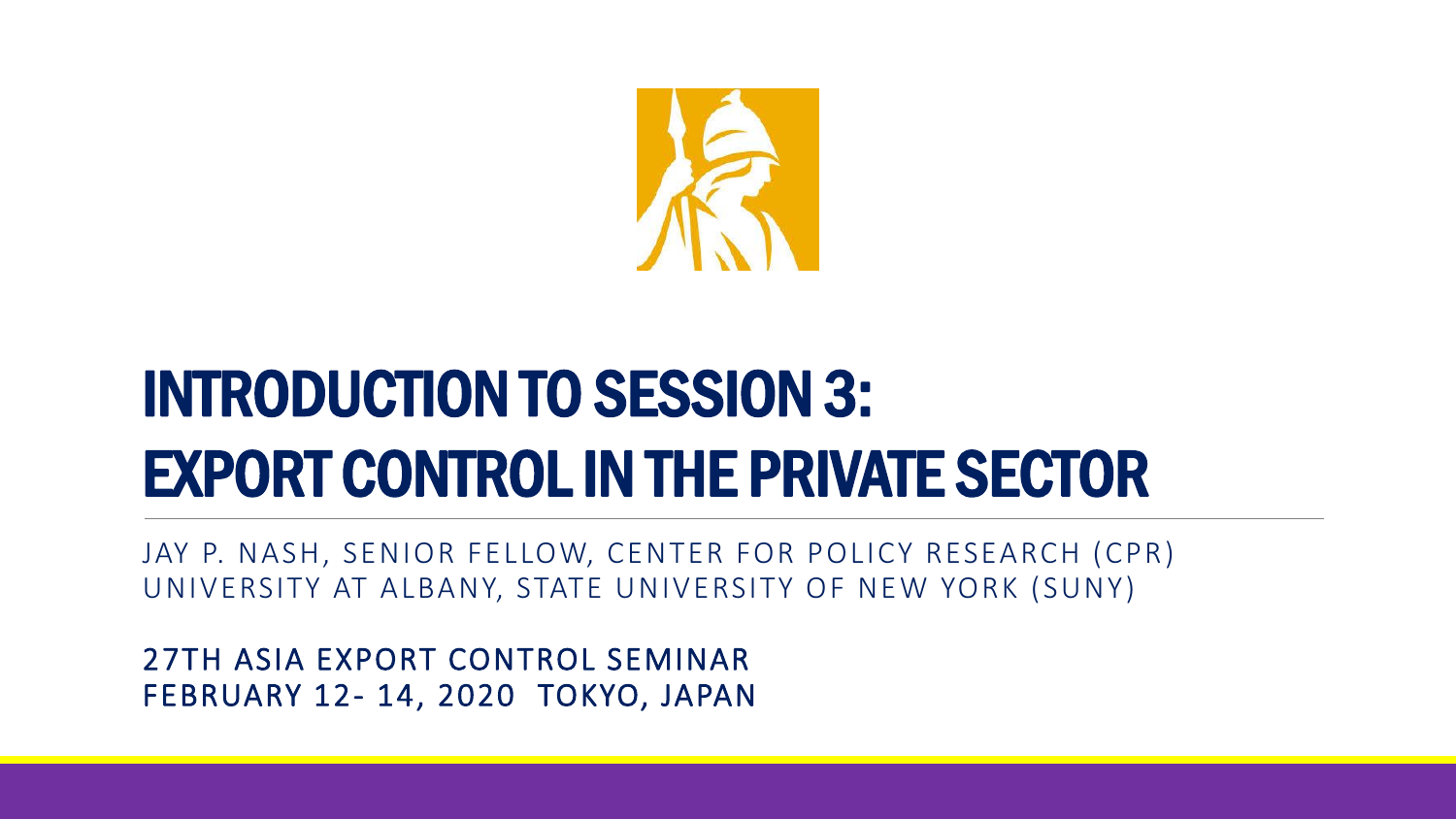



#### Introductory Remarks

### Presentations (15 minutes each)

- "Rolls Royce Export Control" Mr. Shinichi Fukushima, Export Control Manager, Rolls Royce Japan
- "JTEKT" Mr. Toshio Ohashi, General Manager, Risk Management Department, JTEKT **Corporation**

Question and Answer (10 minutes)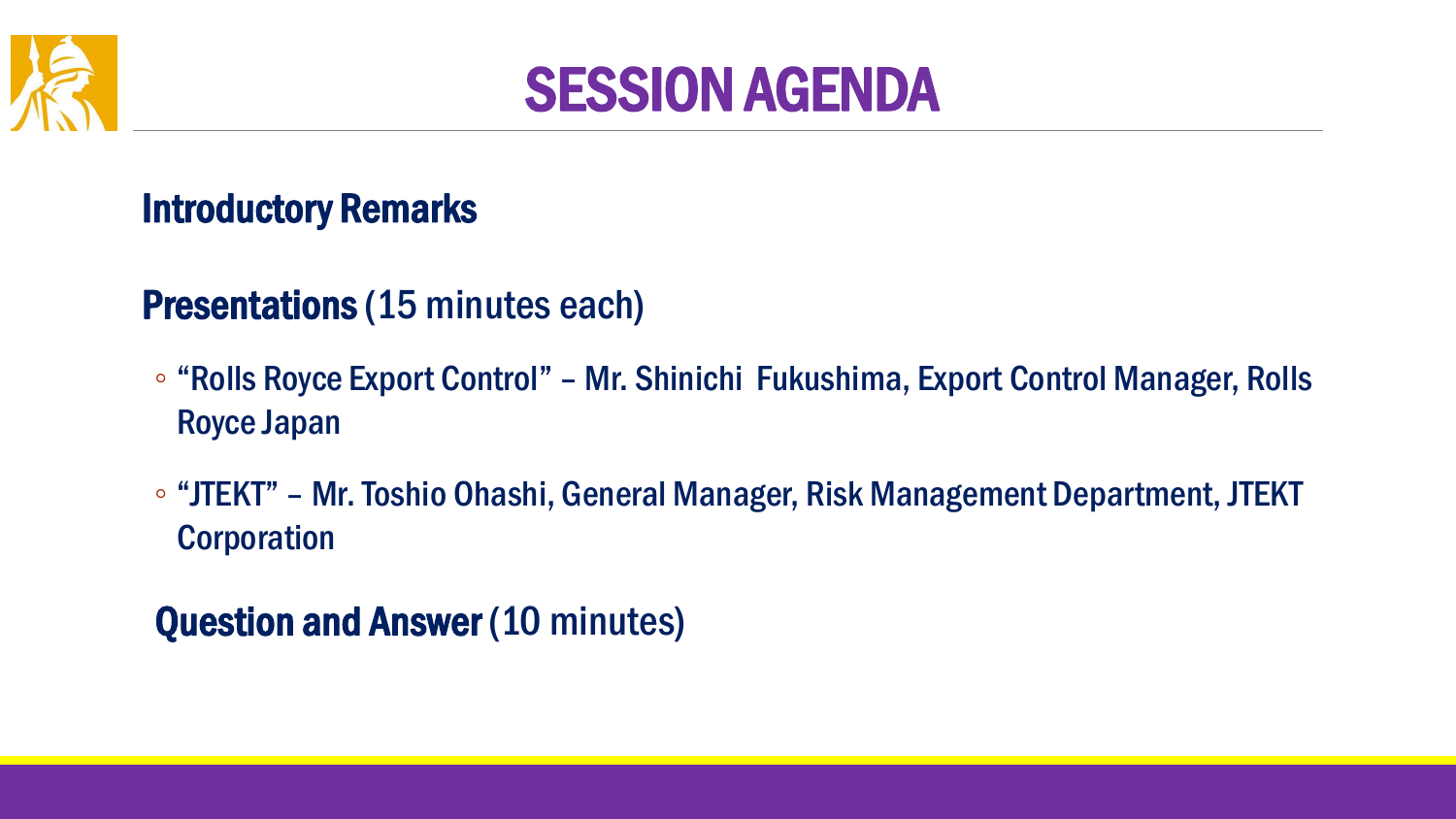

### ROLE AND IMPORTANCE OF STC COMPLIANCE

"The benefits of internal compliance programs (ICPs) are the good reputation of the company, avoiding the risk of violations, procedures that alleviate extra work and burden, and having a centralized system of question and answer"

(Who do you think said this?)



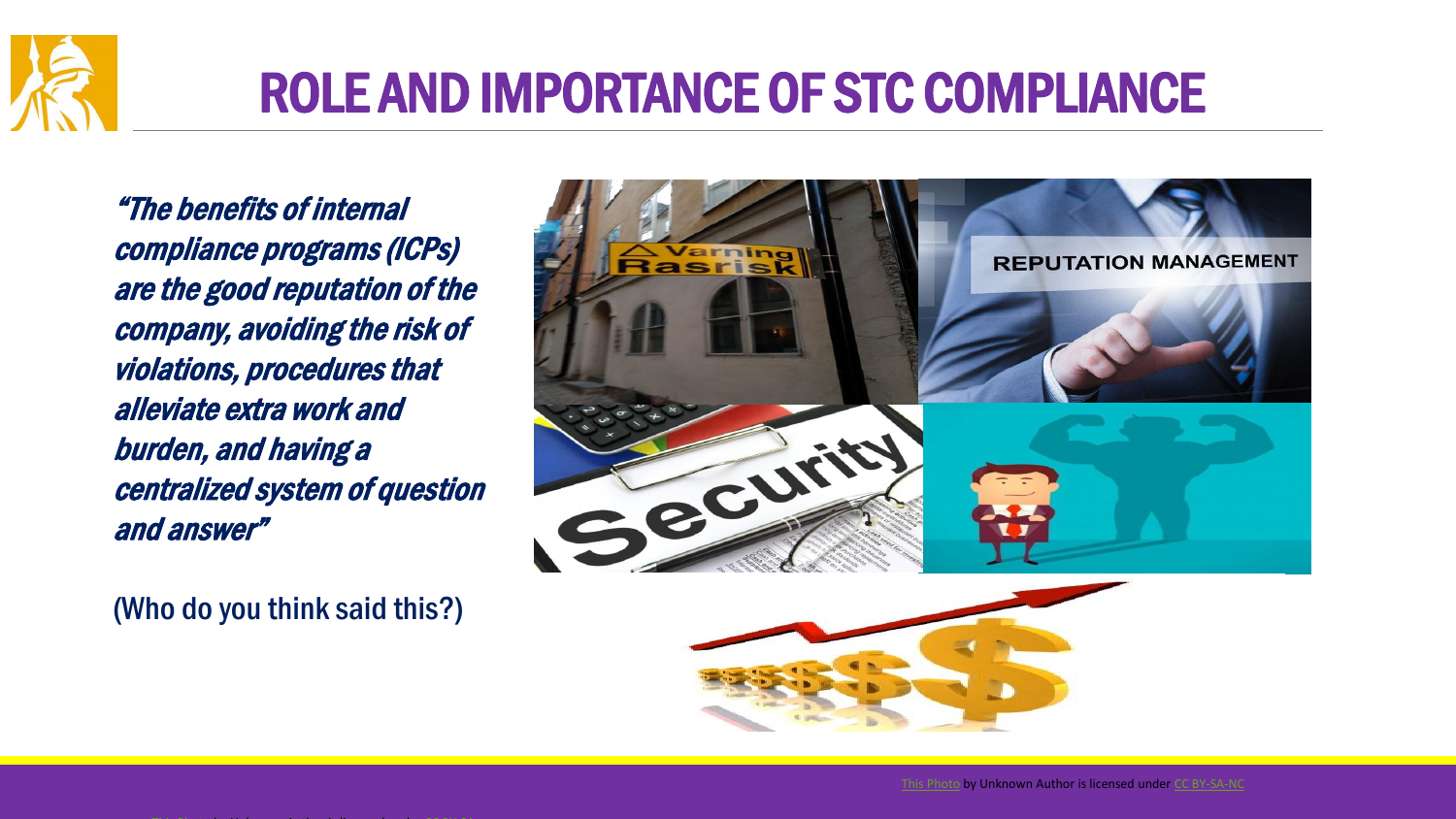

## POINTS TO KEEP IN DURING SESSIONMIND

Common ICP standards and objectives, customized and risk-based approaches to implementation

Export control and compliance working to keep-up with technology

Considerations for countries developing their systems and/or with stakeholder communities at earlier phases of ICP implementation

- Do export controls and compliance prevent economic and business success?
- What can national governments do to promote and support stakeholder ICPs?
- How can stakeholders help governments help them?